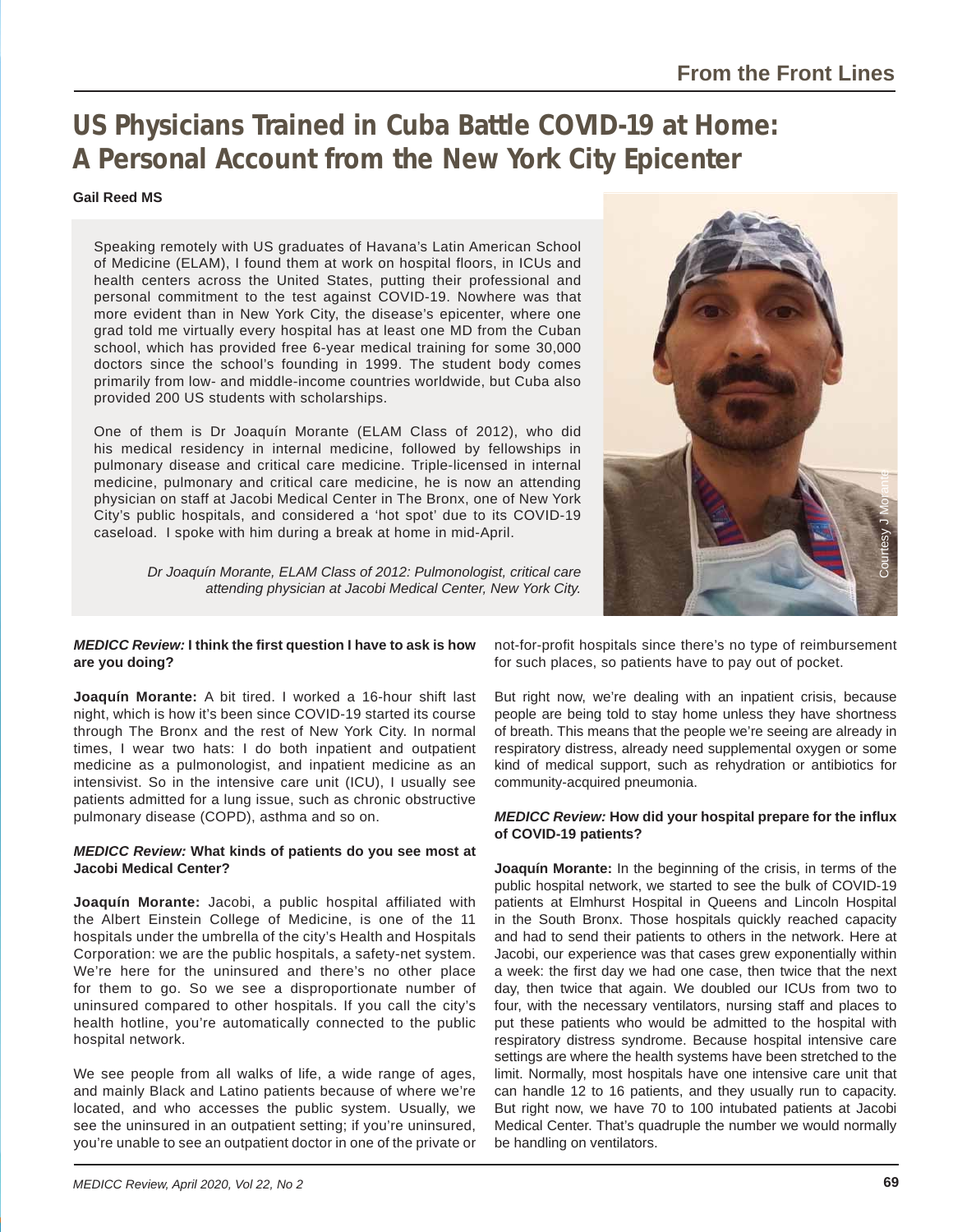## *MEDICC Review:* **What are the main challenges you're facing now?**

**Joaquín Morante:** For us, it's the volume. We're seeing a nonstop, steady stream of patients with respiratory distress on the medical floors (who are not ventilated) and in the ICUs, where we manage mostly ventilated patients. We're filled to capacity. Last night, for example, I personally oversaw 36 ventilations and on top of those, cared for any emergencies for patients admitted to the general medical wards.

## *MEDICC Review:* **What does this mean for hospital organization, especially the ICUs?**

**Joaquín Morante:** ICU patients require constant care, so as critical care doctors, our responsibility is to staff the ICU around the clock. There's always a critical-care attending in-house. During the day, we divide up the ICUs, so that one doctor is directly responsible for one ICU's patients. We usually work seven days straight, but because we're so overworked with COVID-19, we switched to a schedule where we work the day shift for five days, followed by two weeks when we work multiple night shifts. So it ends up looking like this: one attending covers days and a rotating staff of ICU doctors cover nights, to make sure that all the patients are safe and their treatment and care plans are executed 24 hours a day.

Of the four ICUs, three are our responsibility, but because we're spread so thin, trauma surgeons, who are also trained in critical care, are seeing COVID-19 patients admitted in what would normally be a surgical ICU. Since our hospital is a burn center and Level I Trauma Center, the surgeons aren't accustomed to seeing medical patients, so we end up co-managing those patients to help with the ventilators and medial issues. COVID-19 patients are extraordinarily complicated the world over. We're seeing a large proportion of these patients going into renal failure and requiring dialysis, going into heart failure—extremely coagulopathic, clotting more than normal. And also developing an inflammatory response, the cytokine storm, that has been deadly for a lot of these patients.

The result is that our ICUs are filled right now, with much sicker patients than usual landing on the general medical floors. We just don't have the capacity.

## *MEDICC Review:* **Do you have enough ventilators and other equipment you need?**

**Joaquín Morante:** I will say—to the credit of New York City that thus far, we have been able to obtain the ventilators we need; we've redistributed. Our 11 hospitals have looked at their capacities and moved ventilators from some of the smaller hospitals that have ventilators that they haven't needed to the hot spots. To Elmhurst, to Lincoln, to Bellevue, to Jacobi. As of two days ago, in terms of patients admitted to ICU, Lincoln was number one, then Elmhurst, then Bellevue, then Jacobi. Then the rest of the hospitals. So they moved the ventilators to hospitals where there was the surge, seeing a disproportionate number of these critically ill patients.

At Jacobi, we've come close to reaching our limit. I've had nights where we've only had one vent left. But we have not reached the

critical point where I've been out of ventilators. It's very scary if you have somebody who needs to be intubated and you don't have a ventilator to put them on.

## *MEDICC Review:* **What about supplies of personal protective equipment (PPE)? And has Jacobi staff been infected with the virus?**

**Joaquín Morante**: The situation in New York City remains dire when it comes to PPE. And we have seen a lot of health care professionals getting sick. Last night, they asked me to come to help with another doctor, an emergency room physician who was symptomatic, with shortness of breath and tachycardia. We're seeing a lot of our colleagues, including nurses, medical technicians, people who come to clean patients' rooms, doctors, residents, attendings...we're all getting sick in very high numbers.

At Jacobi, we definitely don't have enough of the N95 masks that are so necessary. At this point at my hospital, if you're in the ICU, you get one N95 mask per day; before COVID-19, you would get an N95 mask anytime you entered a patient's room. And when you left, you would discard that mask. If you're on the general medical floors, you get one mask every three days. That's not enough PPE.

We have always had gloves, but we've had issues with getting gowns, face shields and goggles, too. Because of the media coverage about the lack of PPE, we've received many donations. So while we still don't have enough single-use PPE, as it should be, there has been more PPE available, so it doesn't have to be re-used by health workers over multiple shifts.

*MEDICC Review:* **I know your partner, Aida Alston is also**  an ELAM graduate, right now volunteering at Montefiore **Hospital here in The Bronx, but also spending most of her time with your two small children. How are you protecting your family?**

**Joaquín Morante:** When it became evident that we were in the middle of a public health crisis here in New York City, I started wearing a mask in the house, to protect Aida and the kids, and started sleeping in a separate bedroom. And I distance myself. In no way do we touch, do we hug or can we be as close as we were four weeks ago. I haven't seen my father or my mother in weeks, except through video chatting. When they have needed anything, Aida is taking care of it, but we've also tried to isolate my parents from the kids, who might be vectors of transmission.

I wear a mask because I could be asymptomatic. As an intensivist, I'm doing procedures with these patients that are considered the highest risk: I'm intubating, which is where you aerosolize their respiratory secretions. That can get into your mucous membranes, into your eyes...you can inhale it. And get infected.

## *MEDICC Review:* **Handling such a load of critical COVID-19 patients...are there some who have really gotten to you personally?**

**Joaquín Morante:** I think the whole process has been tough. We're seeing eight or ten patients dying in one shift. That's almost a patient an hour on some nights. If you were in a wartime situation and you had a soldier die every hour, you would consider